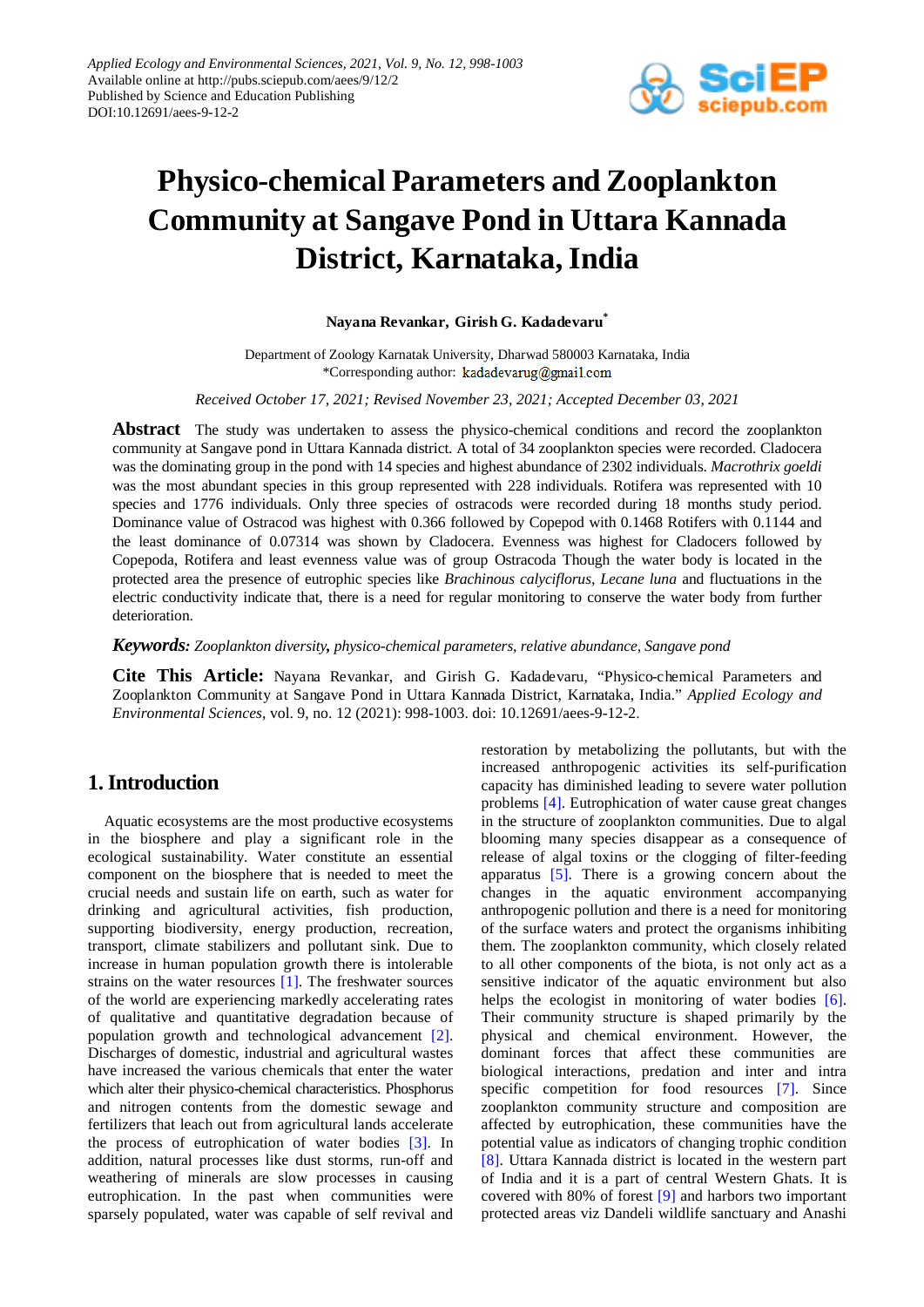National park together forming the Kali Tiger Reserve (KTR). It is designated as the ecologically sensitive district in Karnataka [\[10\].](#page-4-9) The Hydrobiological studies of the Uttar Kannada district are mainly concerned with the water quality [\[11,12,13\],](#page-4-10) phytoplankton and zooplankton composition  $[14,15,16]$ , river pollution  $[17]$ , and Limno chemistry [\[18\].](#page-5-1) The studies on water bodies in protected areas particularly in the core and buffer zones of Kali tiger reserve are limited [\[16\].](#page-4-12) Hence the present work is undertaken to study the zooplankton community and hydrobiology of Sangave pond located in the sensitive zone.

## **2. Materials and Methods**

#### **2.1. Study Area**

Study area is located near Sangave village in Supa taluka of Uttara Kannada district of Karnatak state, India. It is situated 20km away from sub-district headquarter Joida. Geographically the pond is situated at 15º 12' 17.8" N and 74º 34' 03.5" E.

#### **2.2. Sample Collection and Analysis**

Water samples were collected during the early hours of the day between 6:00 and 9:00 hours on monthly basis from July 2017 to December 2018. Water quality parameters like air and water temperature, pH, conductivity, TDS were measured at the sampling site through Eutech PCS Tester 35 probe. A Systronics Nephlo-turbido meter was used to determine turbidity. Chemical parameters like dissolved oxygen (DO), free  $CO<sub>2</sub>$ , chloride, alkalinity, hardness, phosphate, nitrate were analysed in the laboratory using standard methods [\[19\]](#page-5-2) For qualitative and quantitative studies of zooplankton, 100 litters of water was sieved through plankton net made of nylon bolting cloth (68µm mesh size). Samples were fixed in 4% formaldehyde and 2 ml glycerine was added to avoid brittling. Sedgwick Rafter counting cell was used for quantitative analysis of zooplanktons. Organisms were identified to the greatest possible taxonomic level (Genus/species), using an Olympus CH 20i optical microscope and a specialized bibliograph[y \[20-35\].](#page-5-3)

Pearson correlation was used to study the interrelation between water quality variables using SPSS software (IBM) version 21. The data were analyzed with a software program Past, which generates diversity indices with the help of zooplankton abundance count.

## **3. Results**

#### **3.1. Abiotic Factors**

Fifteen physico-chemical parameters were estimated from the study area to observe the monthly variations for a period of 18 months [\(Table 1\)](#page-2-0). Minimum air temperature of 16°C was recorded during November 2018 and maximum of 24°C was observed in April and May, 2018. Water temperature was minimum during November 2017 and maximum of 24°C was observed during several months. pH ranged between 6.1 and 9.6. Minimum value

was recorded during May, 2018 and Maximum in September, 2018. Electrical conductivity (EC) was minimum (148  $\mu$ S/cm) in August, 2017 and a maximum of 255 µS/cm was observed in April, 2018. TDS was minimum with 88.7 ppm in December, 2017 and maximum of 179 ppm was recorded in May, 2018. Dissolved oxygen ranged between 6.8 mg/l to 12.4 mg/lit. Its maximum value was observed during December, 2018 and minimum in June, 2018. Free carbon dioxide was minimum (3.3 mg/l) in July, 2018 and maximum of 11 mg/l was observed during April, 2018. Total Alkalinity ranged between 12 and 97mg/l with its minimum value in January, 2018 and maximum in February, 2018. Total hardness was minimum in November, 2018 (41mg/l) and maximum of 74mg/l was observed during February, 2018. Chloride levels varied from 6mg/l to 82mg/l. A minimum value was recorded in December, 2018 and maximum during June, 2018. Phosphate levels ranged between 0.01 mg/l and 0.05 mg/l. Nitrate values were fluctuating between 0.01mg/l to o.1 mg/l during the study period. A minimum value of 8mg/l of sulphate was recorded in December (8mg/l) and maximum of 39mg/l was observed in May, 2018. BOD ranged between 1 mg/l and 2.4 mg/l with its minimum value during July, 2017 and maximum in May, July and August, 2018. Turbidity value was minimum (25mg/l) in September and December, 2018 and maximum of 350mg/l was recorded in August, 2018.

#### **3.2. Biotic Factors**

A total of 34 zooplankton species were recorded during the present study. Cladocera was represented with 41% [\(Figure 1\)](#page-1-0) of the total zooplanktons with 14 species The abundance was highest in August, 2018 with 246 individuals and minimum of 23 individuals were recorded in March, 2018 [\(Table 2\)](#page-2-1). *Macrothrix goeldi* was the most abundant species in this group represented with 228 individuals. Seven species of Copepoda comprising 21% of total zooplanktons were recorded during the study period. Their abundance was minimum with 9 individuals recorded in July, 2017 and maximum abundance of 166 individuals were observed in May, 2018. *Tropocyclops parsinus* was the most abundant species in this group with a total of 265 individuals observed during the entire study period. Rotifera was the second highest group after cladocerans constituting 29% of the total zooplanktons with 10 species. Minimum abundance of 28 individuals of rotifers were observed in July, 2017 and maximum abundance with 319 individuals were observed in February, 2018.

<span id="page-1-0"></span>

**Figure 1**.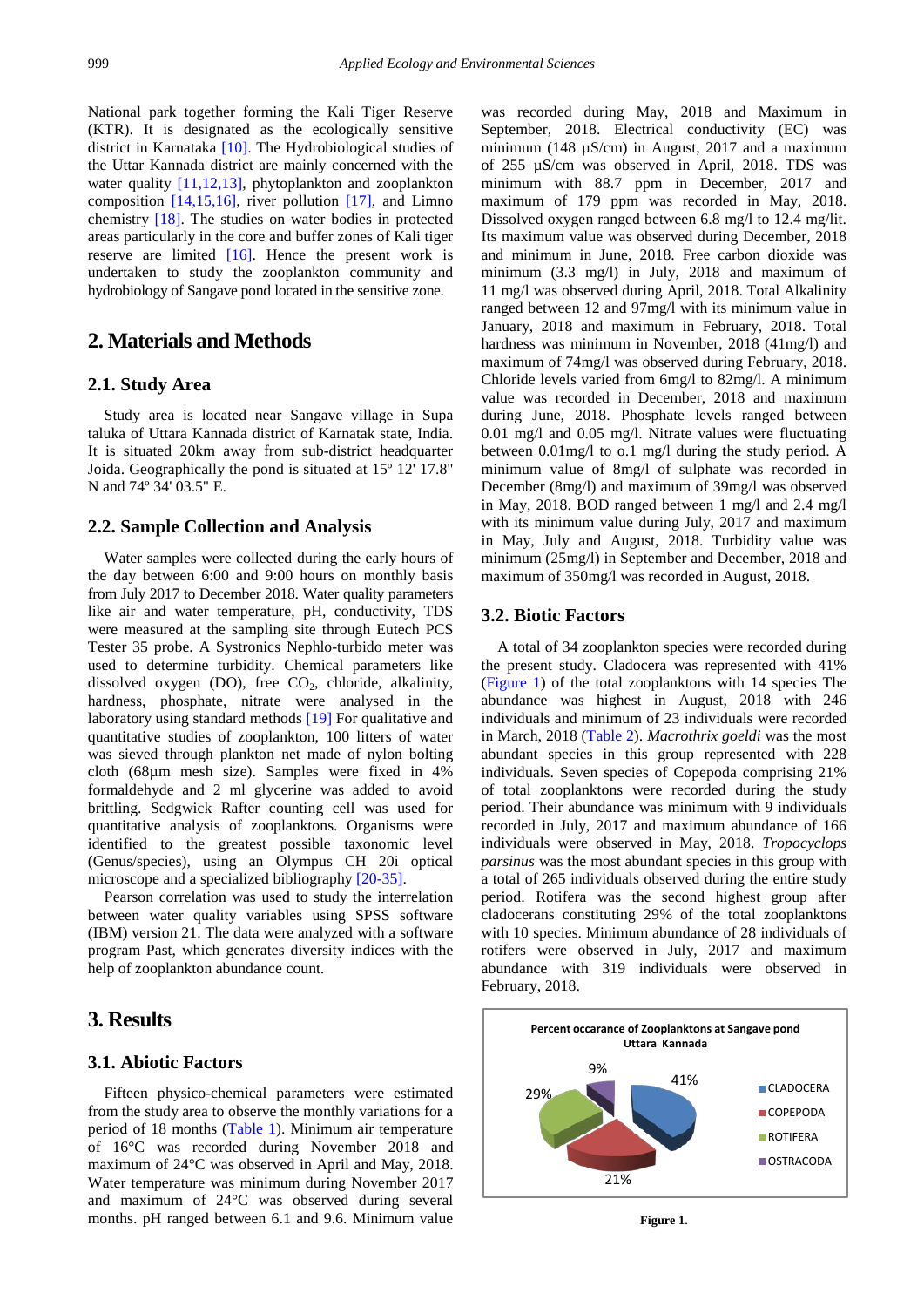**Table 1. Physico-chemical variations recorded at Sangave pond Uttara Kannada District (2017-18)**

<span id="page-2-0"></span>

|   |                           | 2017  |      |             |       |      |      | 2018  |      |       |      |      |      |      |      |             |       |            |       |                  |
|---|---------------------------|-------|------|-------------|-------|------|------|-------|------|-------|------|------|------|------|------|-------------|-------|------------|-------|------------------|
|   | <b>Parameters</b>         | Jul   | Aug  | <b>Sept</b> | Oct   | Nov  | Dec  | Jan   | Feb  | Mar   | Apr  | May  | Jun  | .Tul | Aug  | <b>Sept</b> | Oct   | <b>Nov</b> | Dec   | $Mean \pm SD$    |
|   | Atm Tempt, <sup>o</sup> C | 22    | 20   | 21          | 18    | 19   | 19   | 21    | 23   | 23    | 24   | 24   | 22   | 22   | 21   | 18          | 17    | 16         | 19    | $20.5 \pm 2.3$   |
| 2 | Water Tempt, °C           | 23    | 22   | 24          | 22    | 24   | 23   | 24    | 22   | 20    | 24   | 23   | 24   | 24   | 22   | 20          | 20    | 19         | 22    | $22.3 + 1.64$    |
|   | $3$ pH                    | 8.9   | 9.2  | 8.69        | 8.54  | 8.24 | 7.9  | 7.7   | 6.2  | 6.3   | 6.2  | 6.1  | 8.9  | 8.65 | 9.2  | 9.6         | 9.2   | 8.9        | 8.2   | $8.14 \pm 1.17$  |
|   | $EC, \mu S/cm$            | 190   | 148  | 161         | 150   | 148  | 223  | 161   | 165  | 158   | 255  | 209  | 223  | 200  | 180  | 176         | 149   | 164        | 159   | $178.8 \pm 31.3$ |
|   | 5 TDS, ppm                | 92.35 | 14.3 | 110         | 104.2 | 97.6 | 88.7 | 104.8 | 12.6 | 124.3 | 16.8 | 179  | 146  | 138  | 125  | 145.2       | 151.5 | 30.2       | 126.4 | $122.6 \pm 23.1$ |
|   | $6$ DO, mg/Lt             | 8.4   | 8.6  | 10.7        | 1.1   | 1.8  | 12.4 | 1.8   | 10.4 | 10.2  | 9.7  | 10.4 | 6.8  | 8.4  | 8.5  | 10.2        | 11.3  | 1.7        | 12.2  | $10.2 \pm 1.57$  |
|   | Free CO2, mg/Lt           | 5.5   | 7.7  | 4.4         | 6.6   | 6.6  | 6.6  | 4.4   | 8.8  | 9.9   | 11   | 8.8  | 8.8  | 3.3  | 4.4  | 4.4         | 8.8   | 8.8        | 4.4   | $6.8 \pm 2.31$   |
|   | 8 Alkalinity, mg/Lt       | 40    | 35   | 45          | 53    | 44   | 42   | 12    | 97   | 86    | 95   | 88   | 62   | 57   | 49   | 44          | 55    | 57         | 52    | $56.2 \pm 22.3$  |
|   | 9 Hardness, mg/Lt         | 65    | 56   | 64          | 46    | 41   | 42   | 44    | 45   | 43    | 60   | 56   | 74   | 72   | 68   | 65          | 58    | 51         | 54    | $55.7 \pm 10.71$ |
|   | 10 Chloride, mg/Lt        | 7.5   | 7.9  | 9.2         | 6.2   | 6.1  | 6    | 6.2   | 7.2  | 7.3   | 7.1  | 7.8  | 8.2  | 7.8  | 7.8  | 6.1         | 6.9   | 6.5        | 6     | $7.1 + 0.91$     |
|   | 11 Phosphates, mg/Lt      | 0.03  | 0.03 | 0.04        | 0.04  | 0.03 | 0.03 | 0.03  | 0.01 | 0.02  | 0.01 | 0.01 | 0.05 | 0.05 | 0.04 | 0.04        | 0.03  | 0.02       | 0.03  | $0.03 + 0.01$    |
|   | 12 Nitrates, mg/Lt        | 0.03  | 0.02 | 0.02        | 0.1   | 0.1  | 0.1  | 0.1   | 0.04 | 0.04  | 0.1  | 0.1  | 0.03 | 0.01 | 0.01 | 0.02        | 0.04  | 0.03       | 0.03  | $0.051 \pm 0.03$ |
|   | 13 Sulphate, mg/Lt        | 22    | 21   | 25          | 15    | 14   | 15   | 14    | 35   | 33    | 37   | 39   | 19   | 26   | 26   | 24          | 12    | 10         | 8     | $21.94 \pm 9.47$ |
|   | $14$ BOD, mg/Lt           |       | 1.1  | 1.8         | 1.8   | 1.4  | 1.4  | 1.6   | 1.6  | 1.6   | 1.8  | 2.4  | 2.2  | 2.4  | 2.4  | 1.6         | 1.2   | 1.2        | 1.4   | $1.6 \pm 0.44$   |
|   | 15 Turbidity NTU          | 230   | 300  | 200         | 150   | 50   | 50   | 50    | 30   | 30    | 50   | 50   | 200  | 300  | 350  | 25          | 48    | 38         | 25    | $136.1 \pm 117$  |

**Table 2. Zooplankton abundance recorded at Sangave pond Uttara Kannada District (2017-2018)**

<span id="page-2-1"></span>

|                  |                                | 2017             |                  |                  |                | 2018           |                |                |                |                |                |                |                |                |                |                 |                |                |                |              |
|------------------|--------------------------------|------------------|------------------|------------------|----------------|----------------|----------------|----------------|----------------|----------------|----------------|----------------|----------------|----------------|----------------|-----------------|----------------|----------------|----------------|--------------|
| I                | <b>CLADOCERA</b>               | Jul              | Au               | Se               | O              | N              | D              | Jan            | F              | Mr             | A              | My             | Jun            | Jul            | Aug            | Se              | O              | N              | D              | <b>Total</b> |
| $\mathbf{1}$     | Alona pulchella                | 16               | 18               | 14               | 5              | $\overline{c}$ | 3              | $\overline{2}$ | $\overline{c}$ | $\Omega$       | $\Omega$       | $\mathbf{1}$   | 16             | 17             | 18             | 20              | 6              | 5              | 3              | 148          |
| $\boldsymbol{2}$ | Alona monacantha               | 12               | 14               | 11               | 3              | $\mathfrak{2}$ | $\overline{4}$ | 5              | $\Omega$       | $\mathfrak{2}$ | $\overline{c}$ | 3              | 15             | 16             | 17             | 21              | 8              | 8              | $\overline{7}$ | 199          |
| 3                | Moina oryzae                   | 12               | 14               | 14               | 6              | 9              | $\overline{7}$ | 8              | $\mathbf{1}$   | $\overline{0}$ | $\Omega$       | $\mathbf{1}$   | 16             | 28             | 25             | 19              | $\overline{2}$ | 3              | $\overline{4}$ | 169          |
| 4                | Moina macrocopa                | 11               | 12               | 10               | $\mathbf{0}$   | 3              | 5              | 3              | $\mathbf{1}$   | $\mathbf{0}$   | 3              | $\overline{2}$ | 18             | 16             | 18             | 16              | 1              | $\overline{2}$ | $\overline{2}$ | 123          |
| 5                | Moina micrura                  | 9                | 10               | 11               | 18             | $\overline{c}$ | 5              | 6              | 6              | $\overline{4}$ | $\overline{2}$ | $\mathbf{1}$   | 10             | 11             | 12             | 13              | 6              | 5              | 2              | 150          |
| 6                | Bosminopsis deitersi           | 18               | 16               | 19               | 5              | 6              | 8              | $\mathbf{1}$   | $\overline{c}$ | $\mathbf{1}$   | $\mathbf{1}$   | $\theta$       | 23             | 25             | 16             | $\overline{17}$ | 5              | 5              | $\overline{4}$ | 172          |
| 7                | Macrothrix goeldi              | 21               | 20               | 23               | 10             | 11             | 12             | $\overline{4}$ | $\overline{c}$ | $\overline{0}$ | $\overline{0}$ | $\overline{7}$ | 25             | 24             | 26             | 26              | 5              | 6              | 6              | 228          |
| 8                | Diaphanosoma excisum           | 12               | 12               | 16               | 6              | $\overline{7}$ | 9              | $\overline{0}$ | $\mathbf{1}$   | 3              | $\overline{4}$ | 3              | 16             | 18             | 21             | 23              | 3              | 5              | $\overline{4}$ | 163          |
| $\boldsymbol{9}$ | Leydigia acanthocercoides      | 17               | 18               | 22               | $\overline{2}$ | 1              | 3              | $\overline{2}$ | $\mathbf{1}$   | $\mathbf{1}$   | 9              | $\overline{7}$ | 6              | $\overline{7}$ | 8              | 8               | 21             | 18             | 19             | 170          |
| 10               | Chydorus reticulates           | 19               | 18               | 17               | 5              | $\overline{4}$ | 5              | $\overline{2}$ | 6              | 3              | $\overline{2}$ | $\overline{2}$ | 14             | 14             | 15             | 11              | $\overline{2}$ | 5              | 3              | 147          |
| 11               | Chydorus sphaericus            | 16               | 17               | 15               | 5              | 6              | $\overline{7}$ | 6              | $\overline{c}$ | $\mathbf{1}$   | $\overline{0}$ | $\mathbf{1}$   | 11             | 15             | 18             | 20              | $\overline{2}$ | $\overline{4}$ | 5              | 206          |
| 12               | Daphnia carinata               | 18               | 19               | 17               | 11             | 13             | 12             | 11             | 6              | 5              | $\overline{4}$ | $\overline{2}$ | 16             | 18             | 19             | 16              | 5              | $\overline{4}$ | 3              | 133          |
| 13               | Biapertura karua               | 13               | 13               | 12               | 6              | $\overline{7}$ | 9              | $\overline{2}$ | $\mathbf{1}$   | $\mathbf{1}$   | $\overline{0}$ | $\overline{0}$ | 15             | 14             | 17             | 19              | 5              | 6              | 3              | 143          |
| 14               | Ceriodaphnia cornuta           | 21               | 23               | 24               | 8              | 9              | 11             | 9              | 3              | $\overline{c}$ | $\overline{2}$ | $\mathbf{1}$   | 23             | 19             | 16             | 14              | 6              | $\overline{7}$ | 8              | 151          |
|                  | TOTAL=14                       | 215              | 224              | 225              | 90             | 82             | 100            | 61             | 34             | 23             | 29             | 31             | 224            | 242            | 246            | 243             | 77             | 83             | 73             | 2302         |
| $\mathbf{I}$     | <b>COPEPODA</b>                |                  |                  |                  |                |                |                |                |                |                |                |                |                |                |                |                 |                |                |                |              |
| $\mathbf{1}$     | Heliodiaptomus viduus          | $\overline{0}$   | $\boldsymbol{0}$ | $\overline{2}$   | 11             | 13             | 14             | 12             | 13             | 14             | 8              | 8              | $\mathbf{1}$   | 3              | $\mathfrak{2}$ | $\overline{4}$  | 15             | 22             | 19             | 161          |
| $\boldsymbol{2}$ | Paracyclops fimbriatus         | $\overline{2}$   | 1                | $\overline{2}$   | 16             | 18             | 16             | 15             | 19             | 21             | 23             | 24             | $\mathbf{1}$   | $\mathbf{1}$   | $\overline{2}$ | $\mathbf{1}$    | 12             | 14             | 16             | 204          |
| 3                | Neodiaptomus strigilips        | $\overline{c}$   | $\mathbf{1}$     | $\boldsymbol{0}$ | 14             | 15             | 11             | 24             | 16             | 13             | 17             | 18             | $\overline{4}$ | 3              | $\mathfrak{2}$ | $\mathbf{1}$    | 9              | 10             | 15             | 175          |
| 4                | Tropocyclops prasinus          | 1                | 3                | 3                | 14             | 15             | 17             | 19             | 21             | 25             | 37             | 38             | 3              | 5              | 6              | $\overline{4}$  | 16             | 19             | 19             | 265          |
| 5                | Rhinediaptomus indicus         | $\mathbf{1}$     | $\overline{4}$   | 3                | 11             | 13             | 11             | 14             | 16             | 18             | 21             | 23             | 3              | $\overline{2}$ | $\mathbf{1}$   | $\mathbf{1}$    | 10             | 9              | 8              | 169          |
| 6                | Mesocyclops leuckarti          | 3                | $\overline{2}$   | 5                | 12             | 11             | 21             | 25             | 27             | 26             | 29             | 31             | $\mathbf{1}$   | $\theta$       | $\mathbf{1}$   | $\mathbf{1}$    | 13             | 16             | 17             | 241          |
| $\overline{7}$   | Mesocyclops hyalinus           | $\theta$         | $\mathbf{1}$     | $\mathbf{1}$     | 11             | 12             | 13             | 16             | 17             | 19             | 21             | 24             | $\mathbf{Q}$   | $\overline{4}$ | $\mathbf{1}$   | $\mathbf{1}$    | 13             | 17             | 18             | 198          |
|                  | TOTAL=7                        | $\boldsymbol{9}$ | 12               | 16               | 89             | 97             | 103            | 125            | 129            | 136            | 156            | 166            | 22             | 18             | 15             | 13              | 88             | 107            | 112            | 1413         |
| Ш                | <b>ROTIFERA</b>                |                  |                  |                  |                |                |                |                |                |                |                |                |                |                |                |                 |                |                |                |              |
| 1                | <b>Brachionus calyciflorus</b> | 1                | 5                | $\overline{4}$   | $\tau$         | 9              | 11             | 14             | 22             | 21             | 23             | 26             | 15             | 16             | 14             | 17              | 13             | 11             | 9              | 238          |
| $\overline{c}$   | <b>B.</b> caudatus             | $\overline{7}$   | 8                | 11               | 15             | 14             | 11             | 13             | 74             | 56             | 42             | 36             | 15             | 11             | 9              | 5               | $\overline{7}$ | $\overline{4}$ | $\mathbf{1}$   | 339          |
| 3                | <b>B.</b> diversicornis        | $\overline{4}$   | 5                | $\overline{2}$   | 3              | $\overline{2}$ | 3              | $\overline{4}$ | 32             | 25             | 21             | 17             | 6              | $\overline{c}$ | 5              | $\overline{4}$  | 3              | $\overline{4}$ | 6              | 148          |
| $\overline{4}$   | B. quadridentatus              | $\mathbf{1}$     | 3                | $\overline{c}$   | $\overline{c}$ | 6              | 5              | 8              | 42             | 32             | 23             | 21             | 10             | $\overline{7}$ | $\overline{4}$ | 5               | $\overline{c}$ | 3              | $\overline{c}$ | 178          |
| 5                | <b>B.</b> falcatus             | $\overline{0}$   | $\overline{2}$   | 6                | $\overline{7}$ | 5              | $\overline{9}$ | 11             | 31             | 27             | 21             | 16             | 12             | 6              | $\overline{4}$ | $\overline{c}$  | $\overline{2}$ | $\overline{3}$ | $\mathbf{1}$   | 165          |
| 6                | Keratella cochlearis           | $\overline{2}$   | $\overline{4}$   | $\overline{4}$   | 3              | $\mathbf{1}$   | $\mathbf 1$    | 3              | 12             | 13             | 11             | 9              | 3              | $\overline{2}$ | $\overline{0}$ | $\overline{c}$  | $\overline{2}$ | $\mathbf{1}$   | $\overline{c}$ | 75           |
| $\overline{7}$   | Keratella tropica              | 5                | $\overline{4}$   | $\overline{7}$   | 6              | 6              | 3              | 16             | 19             | 12             | 11             | 9              | $\overline{4}$ | 3              | $\overline{4}$ | 3               | 5              | 3              | $\mathbf{1}$   | 151          |
| 8                | Lepadella biloba               | $\mathbf{1}$     | $\overline{4}$   | 9                | 12             | 9              | 13             | 11             | 25             | 16             | 15             | 12             | 7              | 5              | 3              | $\overline{4}$  | 3              | $\mathbf{1}$   | $\mathbf{1}$   | 150          |
| 9                | Lecane monostyla               | $\overline{4}$   | 6                | 5                | 8              | $\mathfrak{2}$ | $\overline{7}$ | 31             | 21             | 13             | 12             | 5              | 5              | 5              | 9              | 3               | $\overline{4}$ | 9              | $\mathbf{1}$   | 121          |
| 10               | Lecane luna                    | 3                | $\overline{2}$   | $\overline{c}$   | 5              | 7              | 8              | 11             | 41             | 39             | 21             | 12             | 35             | 5              | $\overline{4}$ | $\overline{4}$  | 3              | $\mathbf{1}$   | 8              | 211          |
|                  | Total=10                       | 28               | 43               | 52               | 68             | 61             | 71             | 122            | 319            | 254            | 200            | 163            | 112            | 62             | 56             | 49              | 44             | 40             | 32             | 1776         |
| IV               | <b>OSTRACODA</b>               |                  |                  |                  |                |                |                |                |                |                |                |                |                |                |                |                 |                |                |                |              |
| 1                | Hemicypris fossulata           | $\overline{0}$   | $\overline{2}$   | $\overline{2}$   | 3              | 5              | $\mathbf{0}$   | $\overline{7}$ | 8              | 9              | 9              | 5              | 6              | $\overline{4}$ | 3              | $\overline{0}$  | $\overline{2}$ | $\overline{2}$ | $\overline{2}$ | 69           |
| $\overline{2}$   | Darwinula sps                  | 1                | $\overline{c}$   | 3                | $\overline{2}$ | $\overline{c}$ | $\mathbf{1}$   | 9              | 6              | 11             | 12             | $\overline{4}$ | 3              | 1              | $\overline{c}$ | 3               | 1              | $\mathbf{1}$   | $\mathbf{1}$   | 65           |
| 3                | Ilyocypris gibba               | $\theta$         | 5                | $\overline{7}$   | 6              | $\mathbf{0}$   | $\mathbf{0}$   | $\Omega$       | $\Omega$       | 3              | $\overline{c}$ | $\overline{4}$ | $\Omega$       | $\overline{2}$ | $\overline{0}$ | $\overline{0}$  | $\overline{0}$ | $\mathbf{0}$   | $\theta$       | 29           |
|                  | Total: 3                       | $\mathbf{1}$     | $\boldsymbol{9}$ | 12               | 11             | 7              | $\mathbf{1}$   | 16             | 14             | 23             | 23             | 13             | 9              | 7              | 5              | 3               | 3              | 3              | 3              | 163          |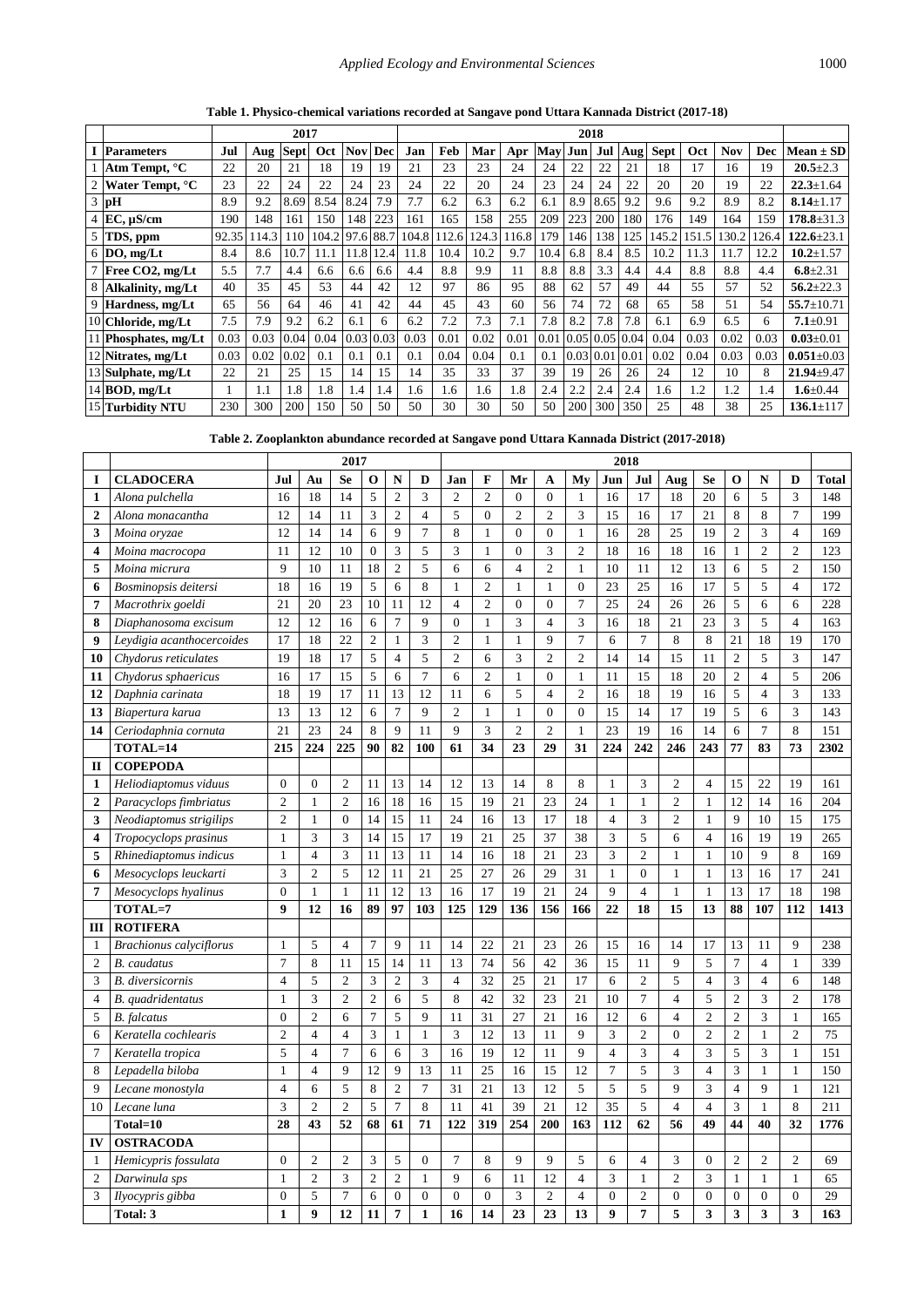*Brachionus caudatus* of this group was the most abundant species amongst all the zooplankton species observed represented with 339 individuals. Only three species of ostracodes were recorded in the present study representing 9% of the total zooplanktons. *Hemicypris fossulata* was the most abundant species in this group with 69 individuals. Maximum abundance of ostracodes was observed during March and April, 2018.

### **4. Discussion**

Estimation of physicochemical parameters and their monthly variations not only help in determining the water quality but also gives information on the status, productivity and sustainability of the water body. During the present study, monthly variations and the correlations between the physico-chemical parameters is investigated [\(Table 3\)](#page-3-0). Temperature is an essential component in an aquatic ecosystem that controls and regulates the biotic and other abiotic factors. Monthly fluctuations in air and water temperature were observed during the study period. It was higher during April and May months which fall under summer season. This may be due to long day length and angle of incidence of solar rays [\[36\].](#page-5-4) Air temperature showed positive correlation with water temperature, alkalinity, chloride, sulphate and BOD and it was negatively correlated with pH and DO. Positive correlation of temperature with BOD and negative correlation with DO was also reported from Lake Prashar, Himachal Pradesh, India [\[37\].](#page-5-5) pH affects the aquatic biota since many of their metabolic activities are pH sensitive.

| Table 3. Coreletion between physico- chemical parameters |  |  |  |  |
|----------------------------------------------------------|--|--|--|--|
|----------------------------------------------------------|--|--|--|--|

<span id="page-3-0"></span>

| Sl. no         | <b>Interrelationships with Parameters</b> |                                                                               |                                                                |  |  |  |  |  |  |  |  |
|----------------|-------------------------------------------|-------------------------------------------------------------------------------|----------------------------------------------------------------|--|--|--|--|--|--|--|--|
|                |                                           | <b>Positive</b>                                                               | <b>Negative</b>                                                |  |  |  |  |  |  |  |  |
| 1              | AT                                        | $WT(.540)^*, AL(.524)^*,$<br>$CL(.537)^*$ , SO4 $(.830)^{**}$ ,<br>BOD(.501)* | pH(.519)**, DO(.495)*                                          |  |  |  |  |  |  |  |  |
| 2              | рH                                        | $PO4(.769)$ **, TR $(.645)$ **                                                | $CO2(.453)^*, AL(.712)^*,$<br>$NO3(.525)*$ ,<br>$SO4(.640)$ ** |  |  |  |  |  |  |  |  |
| 3              | <b>TDS</b>                                | $BOD(.483)*$                                                                  |                                                                |  |  |  |  |  |  |  |  |
| $\overline{4}$ | D <sub>O</sub>                            | $NO3(.502)*$                                                                  | HRD(.762)**.<br>CL(.672)**, TR(.698)**,                        |  |  |  |  |  |  |  |  |
| 5              | CO <sub>2</sub>                           | $AL(.690)$ **                                                                 | PO4(.656)**, TR9.527)*                                         |  |  |  |  |  |  |  |  |
| 6              | AI.                                       | $SO4(.705)**$                                                                 | $PO4(.584)*$                                                   |  |  |  |  |  |  |  |  |
| 7              | <b>HRD</b>                                | $CL(.609)$ **, PO4 $(.528)$ *,<br>$TR(.718)$ **                               | $NO3(.623)**$                                                  |  |  |  |  |  |  |  |  |
| 8              | CL                                        | $SO4(.506)*$                                                                  | $NO3(.472)*$                                                   |  |  |  |  |  |  |  |  |
| 9              | <b>PO4</b>                                | $TR(.680)$ **                                                                 |                                                                |  |  |  |  |  |  |  |  |
| 10             | NO <sub>3</sub>                           |                                                                               | $TR(.600)$ **                                                  |  |  |  |  |  |  |  |  |
| 11             | SO <sub>4</sub>                           | $BOD(.495)*$                                                                  |                                                                |  |  |  |  |  |  |  |  |

**Note:** Only those water quality parameters which showed significant correlation with other water quality parameters are shown in the table. Values are Pearson correlation coefficient, a 2-tailed test was applied and calculated after log10 transformation of all variables after scaling so that all values were  $> 1$ , \*P < 0.05, \*\*P < 0.01 and N = 18, AT - Air Temperature, WT - Water Temperature, TDS - Total Dissolved Solids,, DO - Dissolved Oxygen,  $CO<sub>2</sub>$  – Free  $CO<sub>2</sub>$ , AL - Total Alkalinity, HRD - Total Hardness, CL- Chlorides, PO4 – Phosphate, NO3 – Nitrate, SO4 – Sulphate,, BOD - Biological Oxygen Demand,TR-Turbidity.

High values of pH are due to very high concentration of bicarbonate in the lakes [\[38\].](#page-5-6) In the present study the

water was almost alkaline throughout the study period with highest value during post monsoon months. Similar observation was reported by earlier workers [\[39,40\].](#page-5-7) In the present study pH was positively correlated with phosphates and turbidity and it was significantly negatively correlated with carbon dioxide, alkalinity, nitrates and sulphates. EC is a good indicator of overall water quality. Natural waters generally possess low EC however, contaminants increase its level in water body [\[41,42\].](#page-5-8) The conductivity values more than 200  $\mu$ mhos are considered as eutrophic. In the present study, highest EC of 255 µS/cm was observed in April, 2018. Concentration of TDS from natural sources can vary depending on the solubility of minerals in different geological regions. In the present study TDS was positively correlated with BOD, It was maximum during May, 2018 while minimum in December 2018. Similar observations were made at Attiveri reservoir [\[43\].](#page-5-9) Dissolved oxygen (DO) is an important parameters that determine the water quality and abundance of zooplankters [\[44\].](#page-5-10) DO showed positive correlation with nitrates and significant negative correlation with hardness, chlorides and turbidity. Carbon dioxide in water is due to decomposition of organic matter dissolution of carbonates and bicarbonates and respiration of aquatic organisms [\[45\].](#page-5-11) In the present study CO2 was positively correlated with alkalinity and significantly negatively correlated with phosphates and turbidity. Total alkalinity values were high during pre-monsoon months may be the result of organic decomposition that release bicarbonate ions causing increase in alkalinity [\[46\].](#page-5-12) Alkalinity values were positively correlated with sulphates and negatively correlated with phosphates. The total hardness values were high during June, to August 2018. Rain leaches out much of the mineral ions in the soil replacing them with hydrogen ions leading to increased hardness [\[47\].](#page-5-13) Total hardness in the present work was positively correlated with chlorides, phosphates and turbidity and negatively correlated with nitrates. Chloride levels were high during September, 2017 and low during December. Its values were positively correlated with sulphates and negatively correlated with nitrates. Phosphates are chemical compounds that contain phosphorous. It is a key nutrient that both plants and animals use for growth and development. Excess of phosphate in aquatic system leads to algal blooming and may result in eutrophication. In the present study it varied from 0.01 to 0.05 mg/l. Its values are positively correlated with turbidity. Low levels of nitrates may occur naturally in water due to low solubility [\[48\],](#page-5-14) but excess nitrates get in to water as a result of runoff of fertilizers and pollution due to animal waste and sewage. In the present study nitrate level ranged from 0.01 to 0.1 mg/l and its values were negatively correlated with turbidity. Sulphate levels in the present study were highest during summer months and it is positively correlated with BOD. Biological Oxygen Demand in the water body varied from 1.0 to 2.4 Maximum values were observed during May, July and August 2018 and the highest value of BOD in the month of May was also reported at Saralasagar reservoir [\[49\].](#page-5-15) During Monsoon due to heavy rains mixing of water with suspended particulate matter creates high turbulence leading to increased turbidity. In the present study also high turbidity was observed during the rainy months of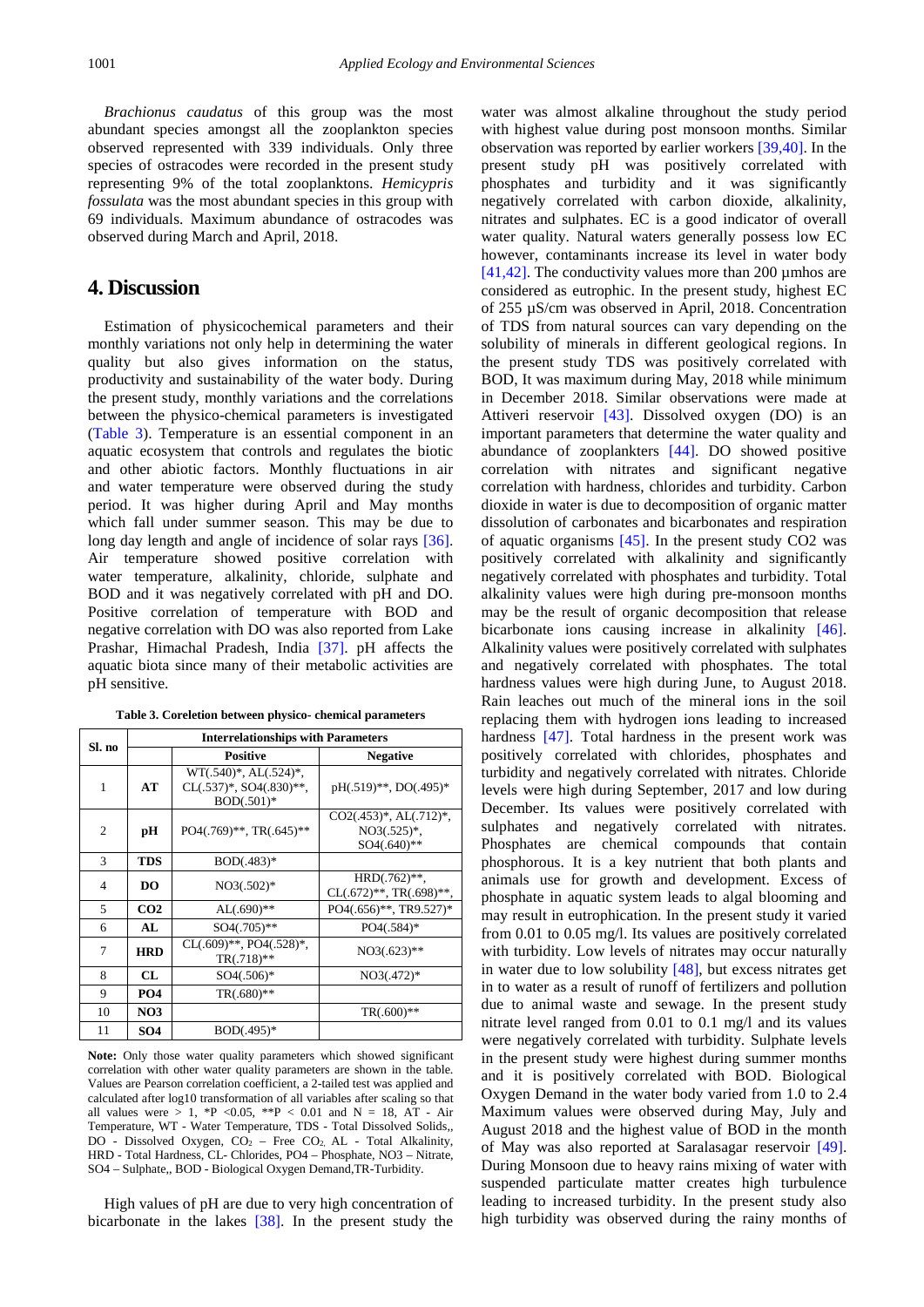June, July and August months when there were good rains. Similar observations were reported at Saralasagar reservoir [\[49\].](#page-5-15) Zooplanktons are the essential components of aquatic system and play key role in regulating the ecosystem and as secondary consumers they act as intermediate link between phytoplankton and fish. As they are strongly affected by the changes in the aquatic environment they may be used as indicators of change in water quality [\[50\].](#page-5-16) In the present study Cladocerans dominated the zooplanktons with highest species richness and maximum abundance. They are the important source of food for fishes and play a major role in food chain and energy transfer [\[51,52\].](#page-5-17) Their abundance was maximum during June, July, August and September 2018 and minimum in summer months (March and April, 2018). Similar observations were made in earlier studies [\[53,54\].](#page-5-18) Rotifers were the second most dominant group represented with 10 species and 1176 individuals. Rotifer abundance generally increase during summer [\[55,56,57,58\].](#page-5-19) In the present study also maximum abundance of rotifers were observed during summer months and minimum during monsoon (July 2017). Copepoda was represented with seven species. There abundance was minimum during rainy months of July, August and September and maximum during summer months of April and May. Ostracod abundance was highest in summer months March and April 2018. Similar observations was made at a freshwater pond Shibnagar, Agartala, Tripura [\[59\].](#page-5-20)

Diversity indices in the present study indicates that the population of Ostracod dominates with a dominance value of 0.366 followed by Copepod with 0.1468 Rotifers with 0.1144 and the least dominance of 0.07314 was shown by Cladocera. [\(Table 4\)](#page-4-13)

According to Simpson-1D: Cladocera with highest species richness and abundance exhibited highest diversity (0.9269) followed by Rotifera (0.8856), Copepoda (0.8532) and least was Ostracoda (0.634). Evenness was highest for Cladocers followed by Copepoda, Rotifera and least evenness value was of group Ostracoda.

<span id="page-4-13"></span>

| Abundance, Relative abundance, Dominance, Diversity and Evenness at |         |        |        |        |  |  |  |  |  |  |  |  |
|---------------------------------------------------------------------|---------|--------|--------|--------|--|--|--|--|--|--|--|--|
| Sangave pond during 18 months study.                                |         |        |        |        |  |  |  |  |  |  |  |  |
| Rotifera<br>Cladocera<br>Copepoda<br>Ostracoda                      |         |        |        |        |  |  |  |  |  |  |  |  |
| Abundance                                                           | 2302    | 1413   | 1776   | 163    |  |  |  |  |  |  |  |  |
| Relative<br>Abundance (RA%)                                         | 40.71   | 24.99  | 31.41  | 2.88   |  |  |  |  |  |  |  |  |
| Dominance D                                                         | 0.07314 | 0.1468 | 0.1144 | 0.366  |  |  |  |  |  |  |  |  |
| $Simpson_1-D$                                                       | 0.9269  | 0.8532 | 0.8856 | 0.634  |  |  |  |  |  |  |  |  |
| Shannon H                                                           | 2.628   | 1.933  | 2.234  | 1.044  |  |  |  |  |  |  |  |  |
| Evenness                                                            | 0.9956  | 0.9932 | 0.9704 | 0.9501 |  |  |  |  |  |  |  |  |

**Table-4. Diversity indices at Sangave pond**

## **5. Conclusion**

In the present study zooplankton community was represented with 34 species belonging to four groups Viz Cladocera, Copepoda, Rotifera and Ostracoda. Cladocera was the leading group with highest number of 14 species and abundance of 2302 individuals. Rotifera was the second dominating group with 10 species and 1776 individuals. *Brachinus caudatus* a rotifer was the most abundant species represented with a total of 339 individuals. Ostracoda had minimum of three species and a total of 163 individuals. Though the water body is located in the protected area the presence of eutrophic species like *Brachinous calyciflorus Lecane luna* and fluctuations in the electric conductivity indicate that, there is a need for the conservation. The study provide a base line data on the present status of the water body which can be used as a tool to formulate the conservative strategy to protect the water body from further deterioration.

## **Acknowledgements**

Authors thank Manjunath Hosamani and Basavaraj S.K for the help in preparation of manuscript. NR thank Principal, B.N Degree College Dandeli for the support and encouragement.

## **References**

- <span id="page-4-0"></span>[1] Jones, J. Gwynfryn, Freshwater ecosystem-structure and response, *Ecotoxicology & Environmental Safety,* 50**.** 107-113. 2001.
- <span id="page-4-1"></span>[2] Wetzel, G.R., *Limnology Lake and River ecosystems* III edition, Academic press, A Harcourt science and technology company, California, USA. pp 1006. 2003
- <span id="page-4-2"></span>Rao, V. N. R., Mohan, R., Hariprasad, V. and Ramasubramanian, R, Sewage pollution in the high altitude Ootylake, Udhagamandalam-cause and concern. *Poll Res*. 13(2). 133-150. 1994.
- <span id="page-4-3"></span>[4] Kumar, Arvind and Chandan Bohra. Impact of human activities on the limnology of two religious ponds of Basukinath Dham, Dumka, Bihar. *Environ and Ecol*. 16(4). 809-812.1998
- <span id="page-4-4"></span>[5] Sampaio, E.V., Rocha, O., Matsumura-Tundisi, T. and Tundisi, J.G. Composition and abundance of zooplankton in the limnetic zone of seven reservoirs of the Paranapanema River, Brazil. *Braz.J.Biol.* 62(3). 525-545. 2002.
- <span id="page-4-5"></span>[6] Vandysh, O. I., Zooplankton as an indicator of the state of lake ecosystems polluted with mining wastewater in the Kola Peninsula. *Russian. J Ecol.* 35(2), 110-116. 2004.
- <span id="page-4-6"></span>[7] Neves, I.F., O. Rocha, K.F. Roche and A.A. Pinto., Zooplankton community structure of two marginal lakes of the River Cuiaba (Mato Grasso, Brazil) with analysis of rotifera and cladocera diversity. *Braz. J. Biol.* 63(3), 329-343.2003.
- <span id="page-4-7"></span>[8] Blancher, C. Eldon., Zooplankton-trophic relationships in some north and central Florida lakes.*Hydrobiologia.* 109, 251-263. 1984.
- <span id="page-4-8"></span>[9] Nayak, M.R., B.M. Ratnakar., Environment issues in Uttara Kannada need for preservation of Environment. *Indian Journal of Applied Research* 5(3) 493-494, 2015.
- <span id="page-4-9"></span>[10] Ramchandra, T.V., Vegetation Status in Uttara Kannada District. *Mapana Journal of Sciences*, 6(1): 1-26. 2007.
- <span id="page-4-10"></span>[11] Birasal, M. R., Nadkarni, V. B., Krishnamurthy S. R. and S. G. Bharati., The physico-chemical status of the Kali River after the closure of the Supa dam - A preliminary report. *J. Freshwater Biol.*, 3(4), 251-257.1991.
- [12] Hegde G.R and Bhat, D.M., Post monsoon water qualities of lentic ecosystems in Uttar Kannada district, Karnataka state.*In*: Irfan A.Khan (eds), *Frontiers in plant science*, The book syndicate publ. Hyderabad, pp: 1-6. 1995.
- [13] Ghosh, N. C. and McBean, E. A., Water quality modeling of the Kali River, India.*Wat.Air. Soil Poll.* 102(1-2), 91-103. 1998.
- <span id="page-4-11"></span>[14] Isaacs, S. W. and Hegde, G. R., Freshwater algae of Uttara Kannada district, Karnataka State.*Phykos.* 25**.** 102-107. 1986.
- [15] Birasal, N. R., Nadkarni V. B. and B. Y. M. Gouder.(1989). Ecology of zooplankton of Supa reservoir of Kali river during the filling phase (Western Ghats, Karnataka). *J. Freshwater Biol.*, 1(1), 15-23. 1989.
- <span id="page-4-12"></span>[16] Revankar, Nayana., Kadadevaru, G. G., Basavaraj S.K., Zooplankton diversity and Physico-Chemical conditions in Bommanahalli Reservoir Of Uttara Kannada District Karnataka India*. Int J Eco & Env.Sci.* 3(3). 65-71. 2021.